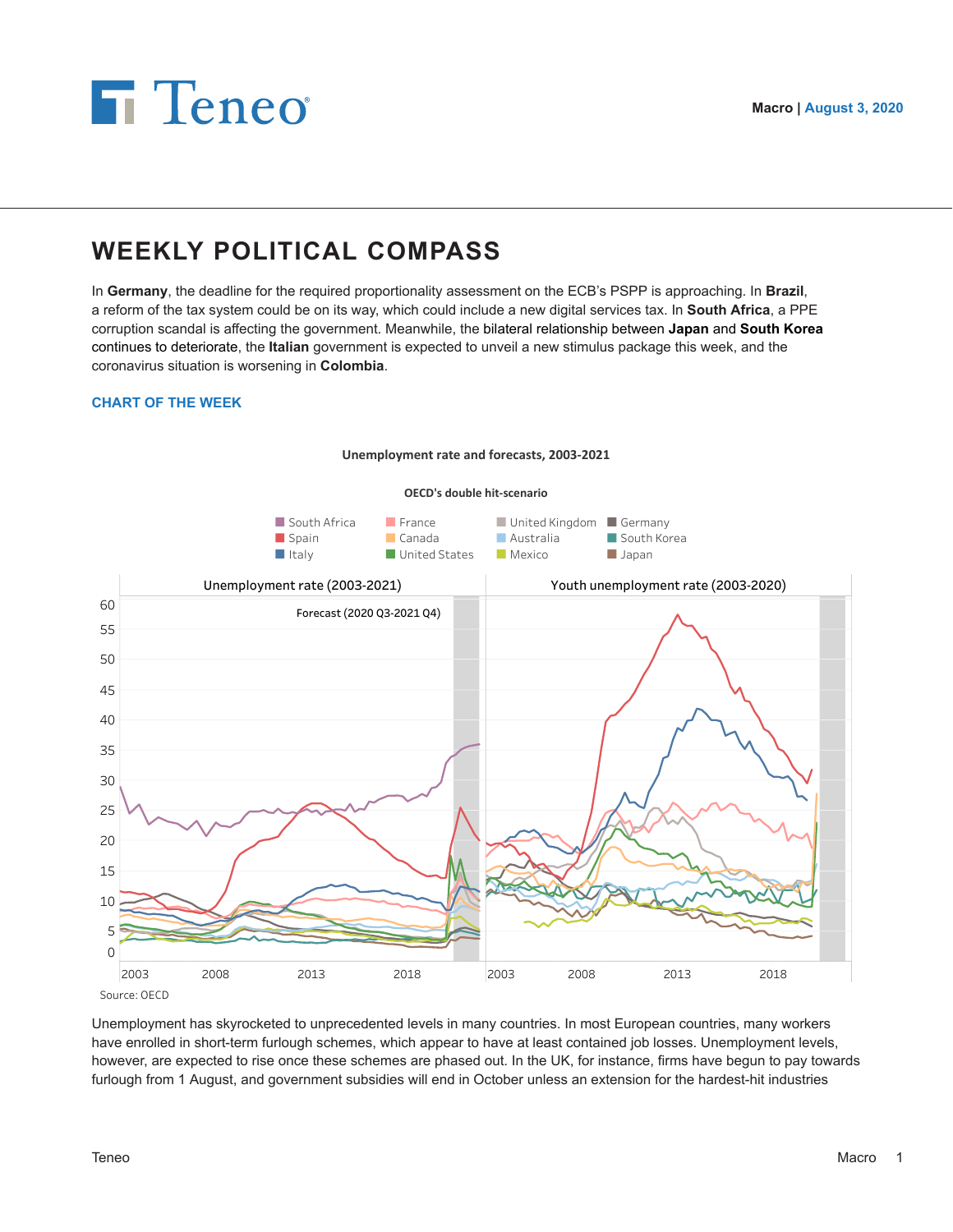is approved. As a result, an important signpost to watch in the coming weeks is to what extent governments are willing to extend short-term employment schemes given the increasing budgetary pressures.

## **WHAT TO WATCH**

## **Germany**

**Following the May constitutional court ruling on the ECB's public sector purchase program (PSPP), the deadline for the required proportionality assessment runs out on 5 August**. However, the German constitutional court will not issue any formal "assessment of the assessment" on Wednesday. The question to watch is whether a plaintiff argues that the relevant institutions do not comply with the ruling, thus requesting a so-called enforcement order. If someone – possibly Peter Gauweiler, a former conservative politician – were to request an enforcement order, and if the judges do not reject it immediately, it seems unlikely that the constitutional court would ban the Bundesbank from participating in PSPP immediately, as of 6 August.

## Brazil

**The special joint committee on tax reform will meet this week**. This was supposed to take place on 31 July but was canceled by Senate chairman (who also presides Congress) Davi Alcolumbre. The meeting's delay was seen as a favorable move towards the government in buying some time for the economy ministry to update his original proposal. Controversy has centered on the government's intention to introduce a financial/digital tax, which is perceived by many, including Speaker Rodrigo Maia, as an old and failed strategy that only increases the overall tax burden. The week should also show whether the decision by Maia's party (DEM) and the MDB to end their alignment officially with the "Big Center" will affect voting trends in Congress; alternatively, it might merely serve to position the new block in favor of a pro-Maia candidate for new Speaker in February 2021.

## South Africa

**Corruption will be in focus this week.** The government's Covid-19 PPE procurement effort has triggered a new round of corruption and tender fraud. At a weekend meeting of the ANC National Executive Committee (NEC), party leaders were reportedly divided over how to deal with corruption allegations involving its members. Parliament's finance committee is due to meet with the Treasury regarding PPE corruption on Wednesday. The latest scandals, one of which is associated with President Cyril Ramaphosa's spokesperson, may accentuate divisions within the divided ANC and weaken the president.

# **ON THE HORIZON**

# **ASIA**

# Japan/South Korea

**On 4 August, a South Korean district court will begin the process of liquidating assets seized from Nippon Steel after the company refused to comply with a court ruling to pay compensation to former forced laborers and their descendants**. The Japanese government has warned that it would retaliate, whether by restricting remittances, imposing tariffs, or reintroducing new travel restrictions. Moon Jae-in's administration, however, has stated that it is a matter for the judiciary and will not intervene. The liquidation of assets could take several months, and it is not clear when Tokyo would retaliate. The decision to proceed will reduce the already diminished prospect that the bilateral relationship would improve while Moon and Prime Minister Shinzo Abe are in office.

## India

**On 5 August, Prime Minister Narendra Modi will travel to Ayodhya to lay the foundation stone for a temple marking the birthplace of one of the most important gods in the Hindu pantheon**. The land was a subject of a protracted legal and frequently violent dispute because of a mosque that exists in the same place. In the last electoral campaign, the ruling